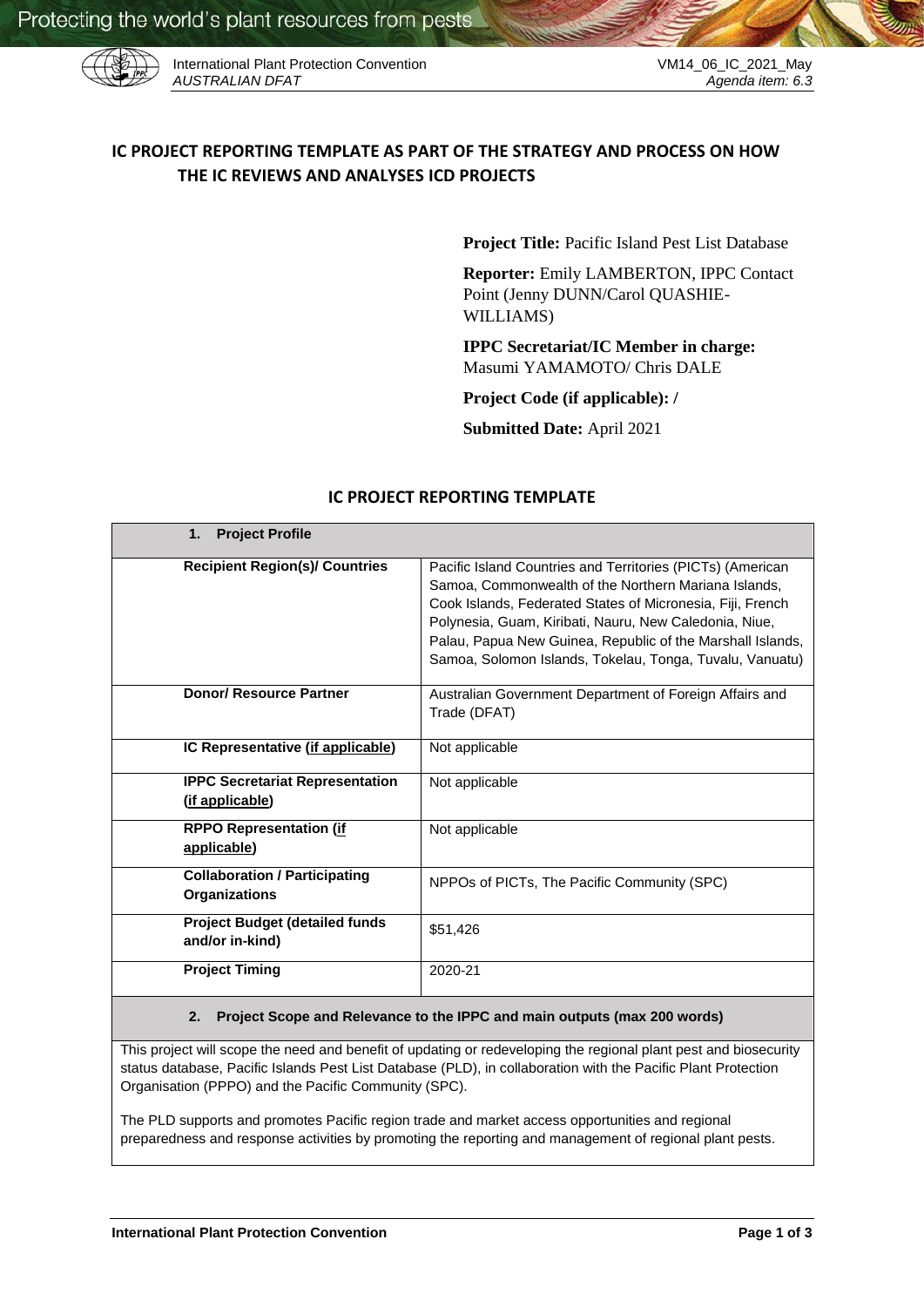The PLD is an information system comprising of plant pests and disease information for countries of the South-West Pacific region; a tool to assist member countries and stakeholders access pest data and host information on commodities of concern for trading purposes. It will also assist trading countries conduct pest risk analysis by comparing pest prevalence on certain commodities as well pest distribution between two countries.

This project is part of the Australian Department of Foreign Affairs and Trade (DFAT) – Department of Agriculture, Water and the Environment (DAWE) Pacific Biosecurity Partnerships Program.

#### **3. Project Supporting Materials** *[e.g. hyperlinks]*

- Pest List Database (spc.int)
- Latest Websites International Plant Protection Convention (ippc.int) Pacific Islands Pest List Database
- Pacific Regional—Economic growth and private sector development | DFAT

#### **4. List project technical resources (i.e. guides, training materials, tools) that could be useful and used by other stakeholders**

The database itself (https://pld.lrd.spc.int/).

A user guide and training will be developed as part of Phase 2 of the project.

#### **5. Provide a list of project experts that could be recommended to other stakeholders and describe why**

The database was originally developed by Citadel, an Australian software company.

All trainings are conducted by Ana Tunabuna-Buli, the database system administrator, Land Resources Division (LRD), The Pacific Community (SPC).

### **6. Describe successes and challenges that could be promoted for the benefit of other stakeholders**

It is anticipated that this project will:

- Support trade and market access and regional preparedness and response activities.
- Collaborate and consult with PICTs, SPC and IT technical specialists to ensure the each stakeholder's concerns and views on the revised regional PLD are taken into consideration and that the member countries are interested and committed to support and use a revised database.
- Identify the importance of having a sustainable system that works for all member countries. The PICTs differ in availability of resources, internet connectivity and officer numbers. The system should ensure that every country has maximum access to the data in the database and at the same time countries should be able to provide ample resources to ensure the data maintained is valid and credible.
- Assist with proper monitoring, surveillance and national reporting obligations (NRO) for PICTs.
- Provide PICTs with online access to the following:
	- a list of their recorded hosts and pests which provides a foundation for monitoring and